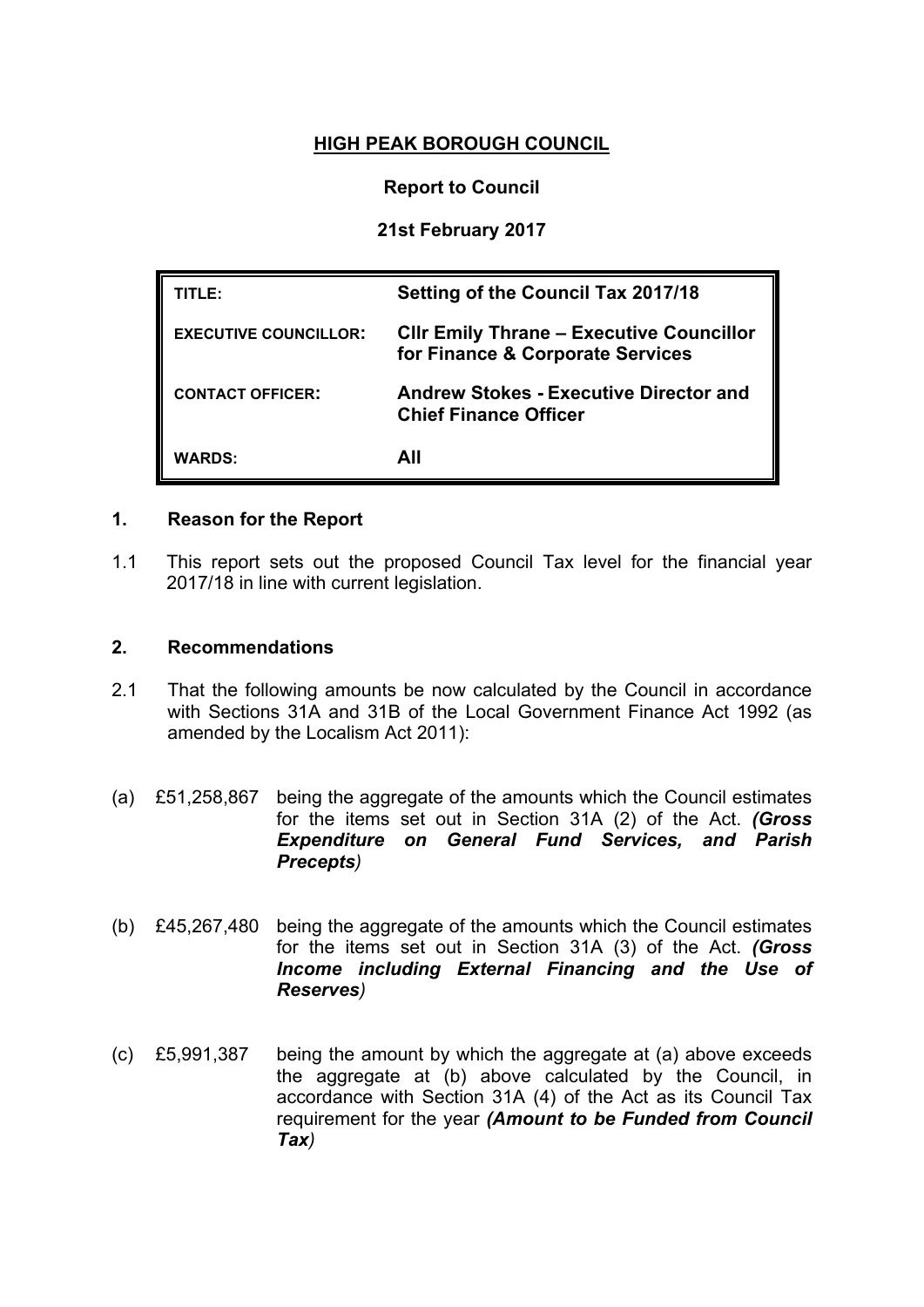- (d) £199.78 being the amount at (c) above divided by the tax base, calculated by the Council, in accordance with Section 31 (B) of the Act, as the basic amount of its Council Tax for the year. *(Average Local Council Tax)*
- (e) Appendix B being Council Tax for the HPBC Borough divided by the tax base plus the Parish Precept and any amounts of special items relating to dwellings in those parts of the Council's area divided the local tax base. *(Band D Charges for each Parish)*
- (f) Appendix C being the amounts given by multiplying the amount at (e) above by the number which, in the proportion applicable to dwellings listed in a particular valuation band divided by the number which in that proportion is applicable to dwellings listed in valuation band D, calculated by the Council as the amounts to be taken into account for the year in respect of categories of dwellings listed in different valuation bands *(Charges for all Bands)*
- (g) Appendix D being the aggregate of the local charges in (f) above and the amounts levied by major precepting authorities. *(Total Council Tax charge for each Band in each Parish)* Appendix D is split into two parts; Di showing total Council Tax if Derbyshire Fire & Rescue precept increases by 0%; and Dii showing total Council Tax if Derbyshire Fire & Rescue precept increases by 1.98%. The Fire Authority meets on the 23<sup>rd</sup> February to make this decision.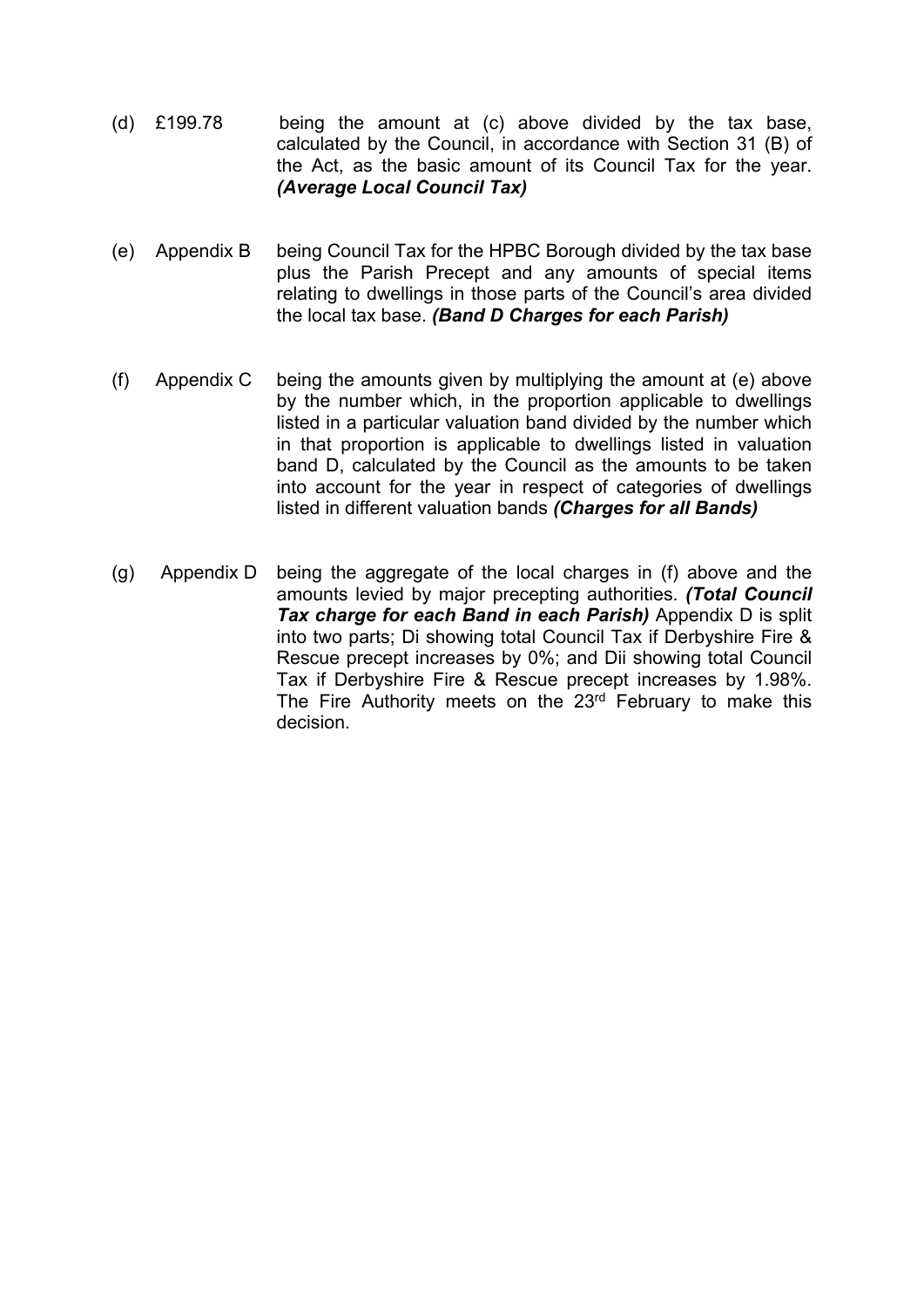## **3. Executive Summary**

3.1 The average council tax to be charged to taxpayers in Band D can be summarised as follows:

| 2016/17<br>2017/18<br>Charge<br>Charge |          | <b>Increase</b><br>(Decrease) |      |
|----------------------------------------|----------|-------------------------------|------|
| £                                      | £        | £                             | %    |
| 177.73                                 | 181.11   | 3.38                          | 1.90 |
| 18.25                                  | 18.67    | 0.42                          | 2.30 |
| 195.98                                 | 199.78   | 3.80                          | 1.94 |
| 1,165.17                               | 1,211.66 | 46.49                         | 3.99 |
| 177.07                                 | 180.60   | 3.53                          | 1.99 |
| 71.18                                  | 71.18    |                               |      |
| 1,609.40                               |          |                               |      |
|                                        | 1,663.22 | 53.82                         | 3.34 |
|                                        | 1.40     | 1.40                          | 1.98 |
|                                        | 1,664.62 | 55.22                         | 3.43 |
|                                        |          |                               |      |

\* Parish and Town Council charges vary between parishes and are shown as average values in the above for illustration purposes.

\*\* Derbyshire Fire & Rescue meeting is not scheduled to take place until 23 February, when the option to increase precept by either 1.98% or 0% will be considered.

## **4. How this report links with Corporate Priorities**

4.1 Not applicable

#### **5. Options**

5.1 There are no options to consider as this report formally sets the Council Tax following resolutions of all of the relevant precepting authorities.

## **6. Implications**

- 6.1 Community Safety None.
- 6.2 Employees None.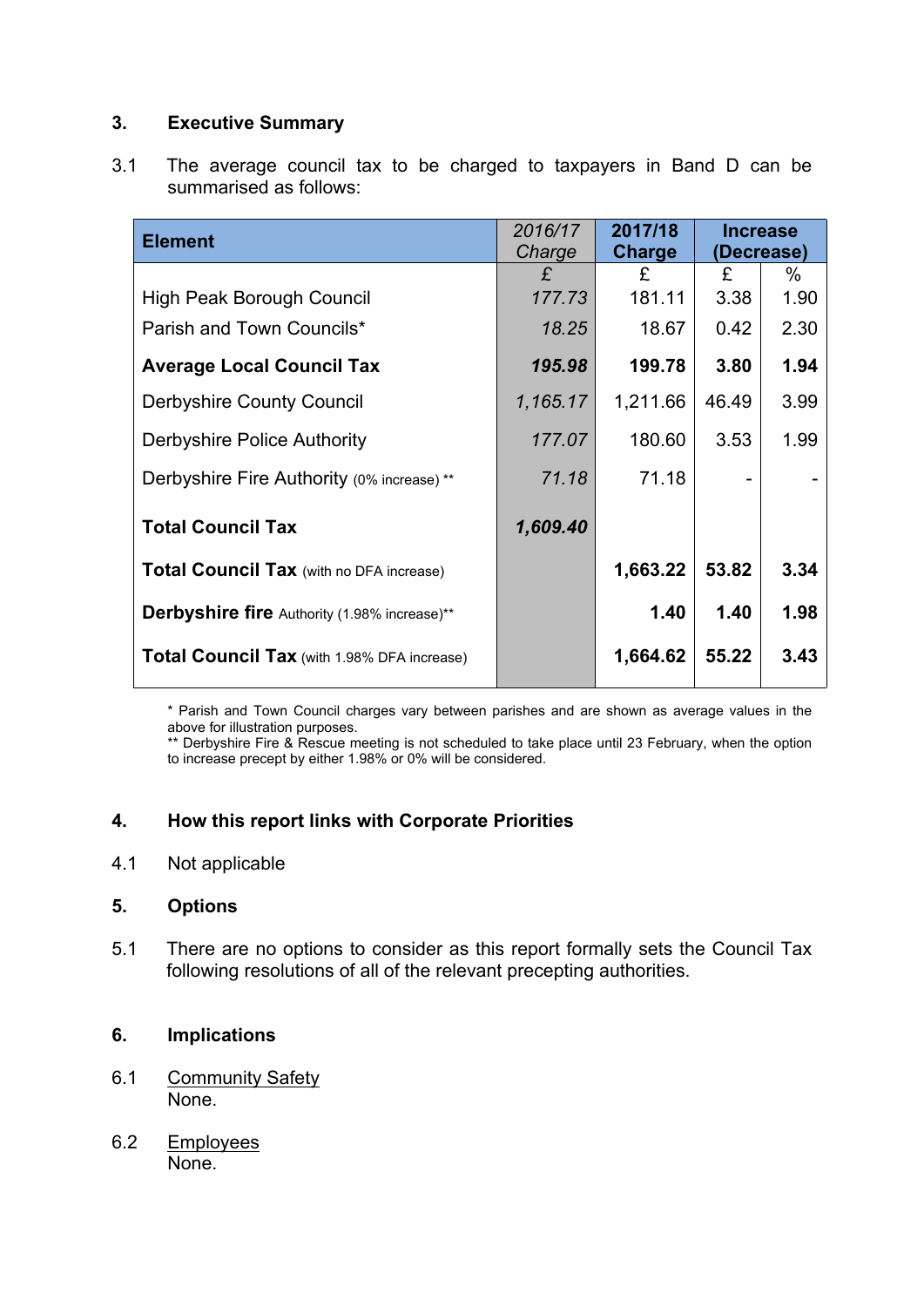- 6.3 Equalities None.
- 6.4 Financial The subject of the report.
- 6.5 Legal None.
- 6.6 Sustainability None.
- 6.7 Internal and External Consultation: None.
- 6.8 Risk Assessment: Not applicable

#### **ANDREW P STOKES Executive Director (Transformation) & Chief Finance Officer**

#### **Background Papers Contact**

Budget Working Papers

Localism Act 2011 Local Government Finance Act 1992 Local Authorities Finance Settlement 2017/18

Finance and Performance Buxton Town Hall

Claire Hazeldene Finance and Procurement Manager Tel: (01538) 395400 Ext. 4191

Keith Pointon Principal Finance Officer (Financial Planning) Tel: (01538) 395400 Ext. 4193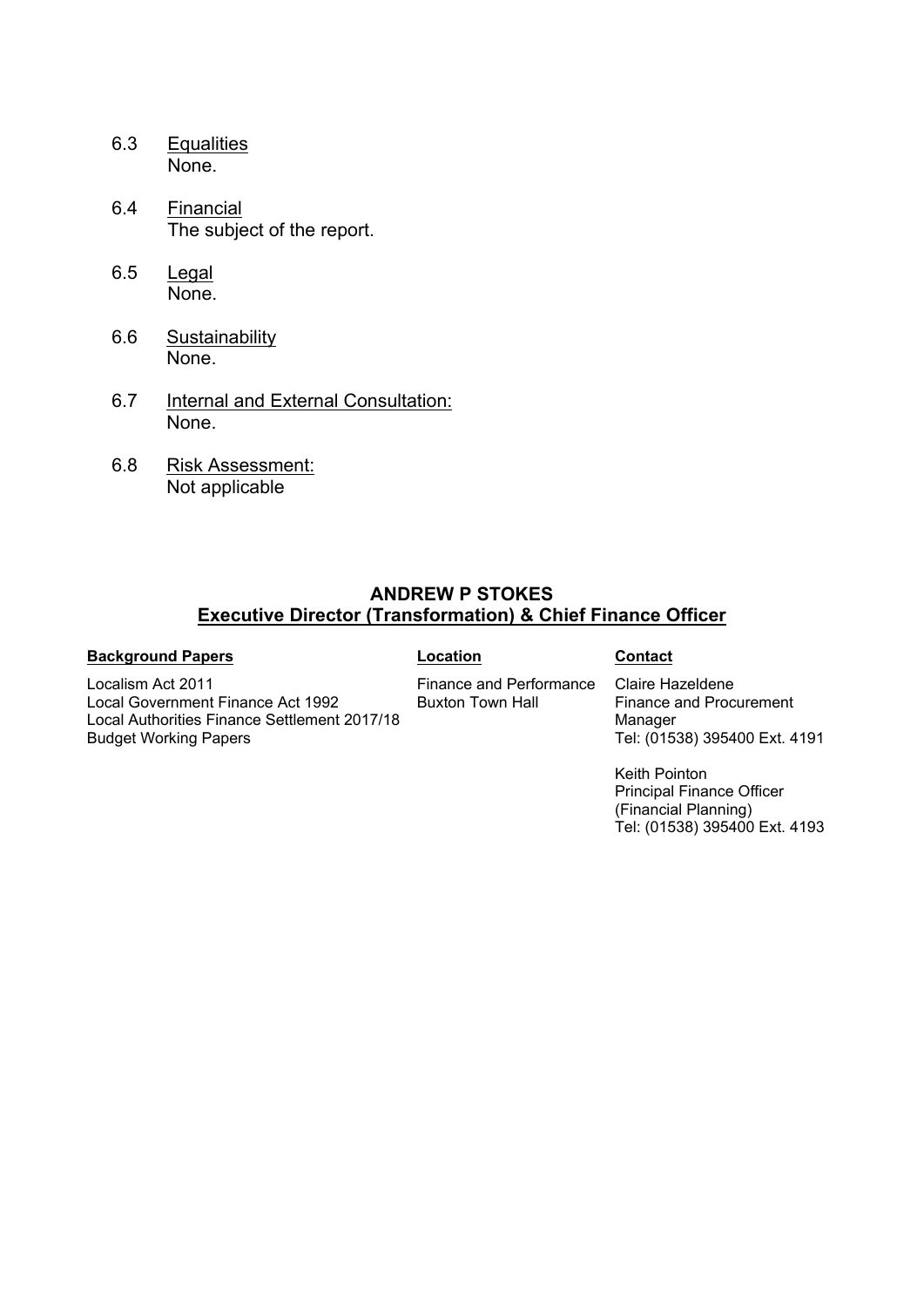## **7 Background and Introduction**

- 7.1 As a borough council, High Peak Borough Council is responsible for the billing and collection of all council tax due from local taxpayers. This means that the Council has to collect council tax to cover not only its own services but also the precepts set by other authorities. The Council Tax levied is therefore made up of six elements:
	- High Peak Borough Council element
	- Parish precepts
	- Derbyshire County Council precept
	- Police & Crime Commissioner for Derbyshire precept
	- Derbyshire Fire & Rescue Authority precept
- 7.2 The setting of the council tax follows a prescribed timetable. The process commences with the setting of the tax base in November, and ends with the formal setting of the Council Tax, which has to be completed by no later than 11th March.
- 7.3 The procedure has to adhere to the requirements of the Local Government Finance Act 1992 (as amended by the Localism Act 2011) and the level of council tax is directly related to the net expenditure of the Council after deducting income from central government grant and other sources of income. Council resolutions also have to adhere to the requirements of legislation and recommendations are therefore written in formal language.

#### **8 Council Tax Base & Collection Fund Surplus**

- 8.1 The council tax base for the year 2017/18 is 29,990. A breakdown of the calculation by parish can be seen in column 1 of Appendix A.
- 8.2 After taking into account previous re-distributions, the Collection Fund for Council Tax is predicted to have a surplus at 31st March 2017 of £531,310. The surplus is shared amongst the major precepting authorities i.e. Derbyshire County Council, Police & Crime Commissioner for Derbyshire, Derbyshire Fire & Rescue Authority and this Council. The redistribution is made in proportion to the level of each authority's precept for the year. This Council's share of the surplus is £64,700.

#### **9 High Peak Borough Council Tax**

9.1 On 16th February 2017, the Executive recommended a Borough council tax increase of 1.9%. This involved setting a General Fund Budget of £10,485,870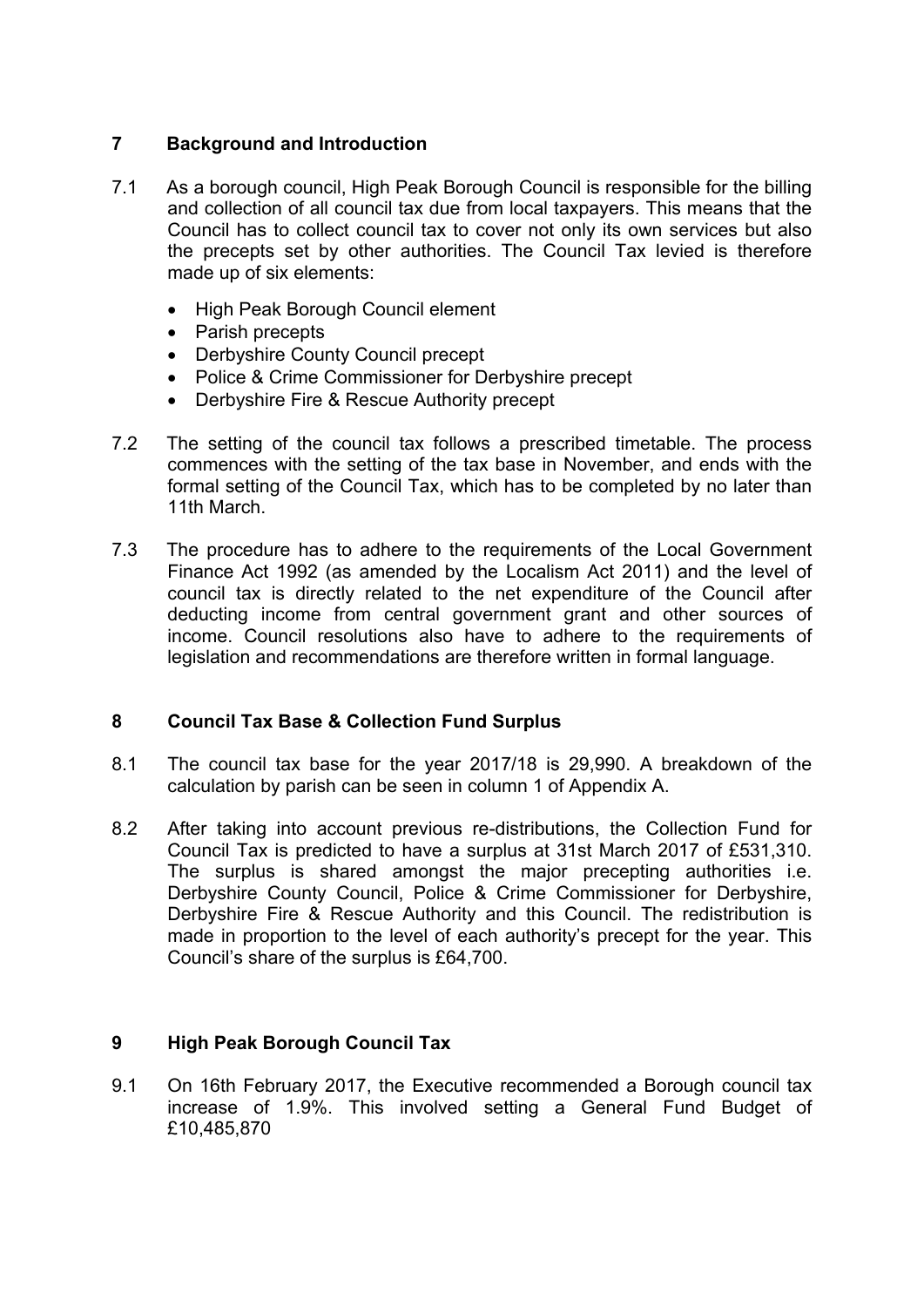9.2 The amount of council tax that the Borough Council is to levy is:

|                                                                                                                                                                                           | <b>TOTAL</b>                                            |
|-------------------------------------------------------------------------------------------------------------------------------------------------------------------------------------------|---------------------------------------------------------|
| <b>Total Budget</b><br>Less Contribution from Balances / Reserves<br>Less Council Tax Collection Fund Surplus (HPBC Share)<br>Less Business Rates Collection Fund Surplus (HPBC<br>Share) | £<br>10,485,870<br>(553, 570)<br>(64, 700)<br>(80, 410) |
| Net Expenditure to be financed                                                                                                                                                            | 9,787,190                                               |
| <b>Less Business Rates Retention</b><br>Less External Financing                                                                                                                           | (3,050,510)<br>(1,305,160)                              |
| <b>Total Requirement from Borough council tax</b>                                                                                                                                         | 5,431,520                                               |

9.3 The Band D Council Tax is therefore £181.11 (The total requirement from Borough Council Tax divided by the tax base of 29,990). This represents an increase of £3.38 (1.9%) on last year.

#### **10 Parish Council Precepts**

*.*

10.1 Each parish has notified the Council with its precept requirement for the year. The total required by parishes is £559,867.27, which produces an average Band D Council Tax of £18.67. The actual amount levied will vary from parish to parish. A detailed breakdown of the precept requirements and the band D charge for each parish can be seen in columns 2 and 3 of Appendix A.

## **11 Derbyshire County Council Precept**

11.1 The precept demand issued by Derbyshire County Council is £36,337,720 which produces a Band D council tax of £1,211.66. This represents an increase of £46.49 (3.99%) when compared to the level of tax levied in 2016/17. This increase is made up of £23.30 in respect of Adult Social Care and £23.19 in respect of general Council Tax.

## **12 Police & Crime Commissioner for Derbyshire Precept**

12.1 The precept demand issued by Police & Crime Commissioner for Derbyshire is £5,416,194 which produces a Band D council tax of £180.60. This represents an increase of £3.53 (1.99%) when compared to the level of tax levied in 2016/17.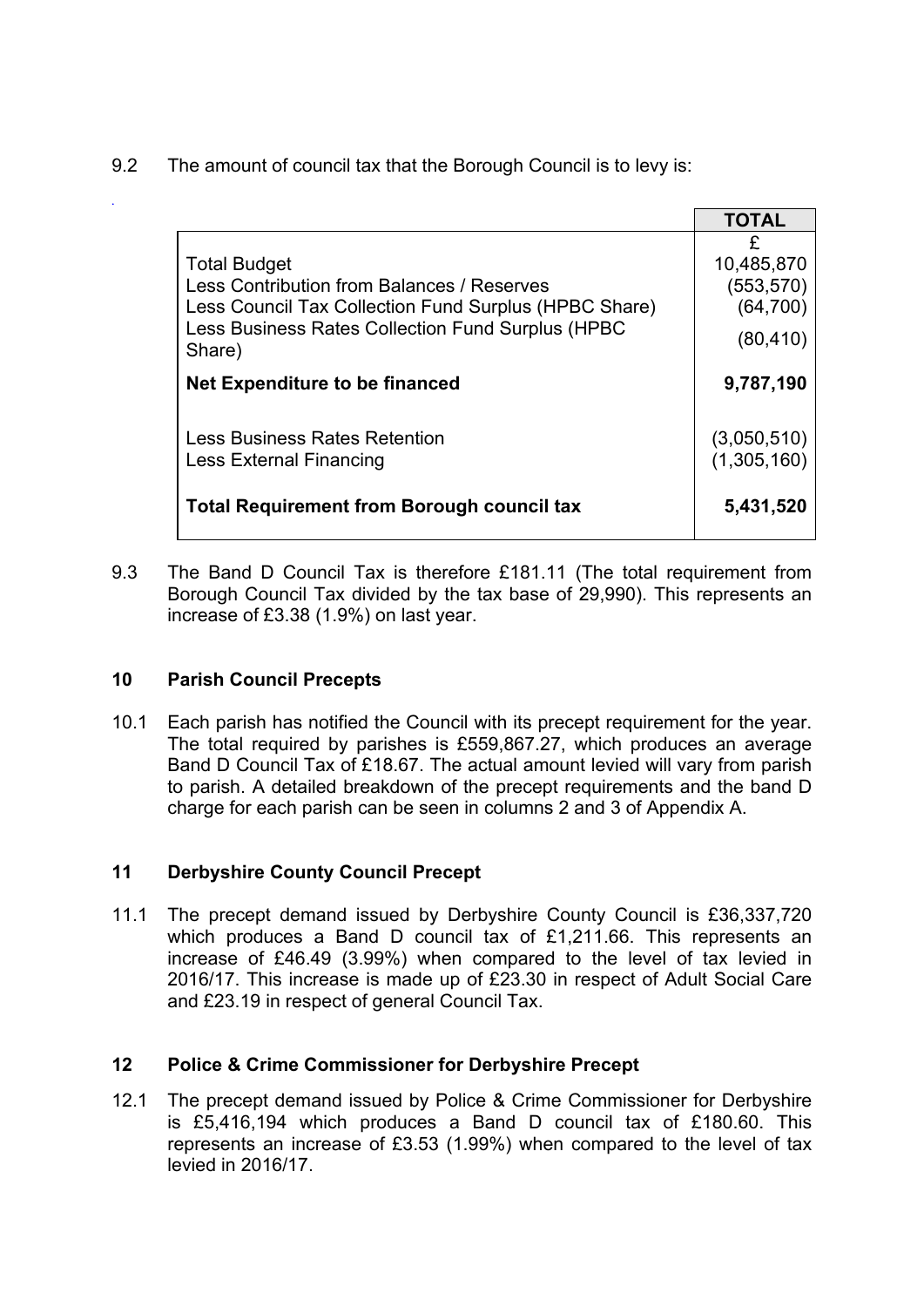#### **13 Derbyshire Fire and Rescue Authority Precept**

- 13.1 Derbyshire Fire and Rescue Authority do not meet to consider the precept until 23rd February 2017, whereupon it will consider the options of raising the precept by 1.98% or 0%.
- 13.2 If an increase of 1.98% is approved the precept will be £2,176,674, which produces a Band D council tax of £72.58. This represents an increase of £1.40 when compared with the level of precept for 2016/17.
- 13.3 If an increase 0% is approved the precept will be £2,134,688, which produces a Band D council tax of £71.18 unchanged from the level of precept for 2016/17.
- 13.4 The table at 3.1 above shows the impact on 'Total Council Tax' of both of the precept raising options detailed above.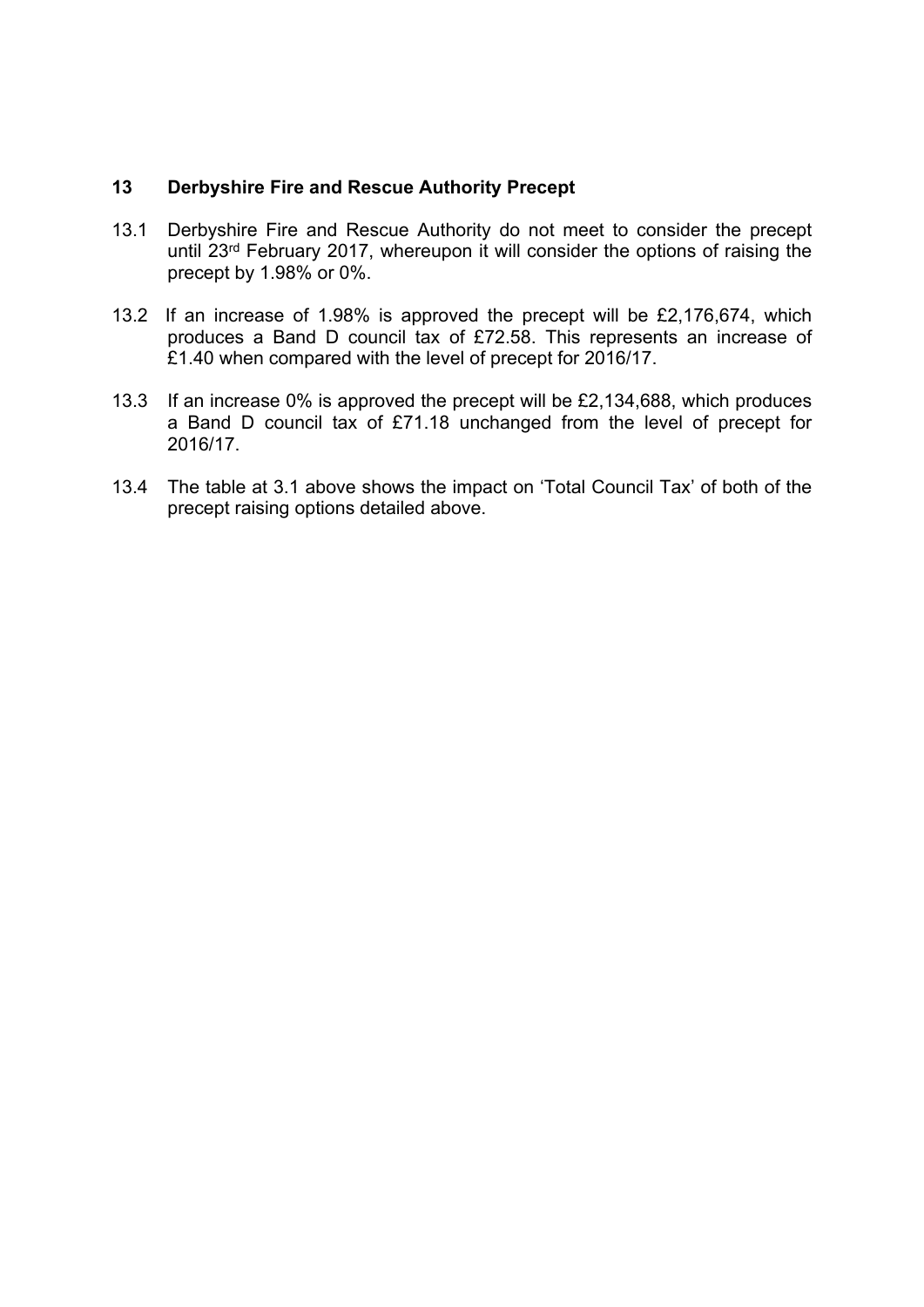# **APPENDIX A**

# **Parish Councils 2017/18**

|                                 | <b>Tax Base</b> | <b>Parish Precept</b> | <b>Band D</b><br><b>Charge</b> |
|---------------------------------|-----------------|-----------------------|--------------------------------|
|                                 |                 |                       |                                |
| <b>Bamford with Thornhill</b>   | 594             | 10,980.00             | 18.48                          |
| Brough & Shatton                | 76              | 0.00                  | 0.00                           |
| Buxton, Hadfield & Glossop      | 15,736          | 0.00                  | 0.00                           |
| Castleton                       | 275             | 8,563.55              | 31.14                          |
| Chapel-en-le-Frith              | 3,111           | 112,462.00            | 36.15                          |
| Charlesworth                    | 952             | 10,671.90             | 11.21                          |
| Chinley, Buxworth & Brownside   | 1,056           | 52,810.56             | 50.01                          |
| Chisworth                       | 139             | 4,384.00              | 31.54                          |
| Derwent & Hope Woodlands        | 47              | 974.00                | 20.72                          |
| <b>Edale</b>                    | 145             | 4,526.96              | 31.22                          |
| <b>Hartington Upper Quarter</b> | 137             | 4,972.29              | 36.29                          |
| Hayfield                        | 1,053           | 46,858.50             | 44.50                          |
| Hope With Aston                 | 403             | 6,468.15              | 16.05                          |
| King Sterndale                  | 50              | 0.00                  | 0.00                           |
| <b>New Mills</b>                | 3,013           | 190,029.25            | 63.07                          |
| Peak Forest                     | 143             | 6,500.00              | 45.45                          |
| Tintwistle                      | 426             | 14,802.11             | 34.75                          |
| <b>Whaley Bridge</b>            | 2,288           | 80,864.00             | 35.34                          |
| Wormhill and Green Fairfield    | 346             | 4,000.00              | 11.56                          |
| <b>TOTAL</b>                    | 29,990          | £559,867.27           | £18.67                         |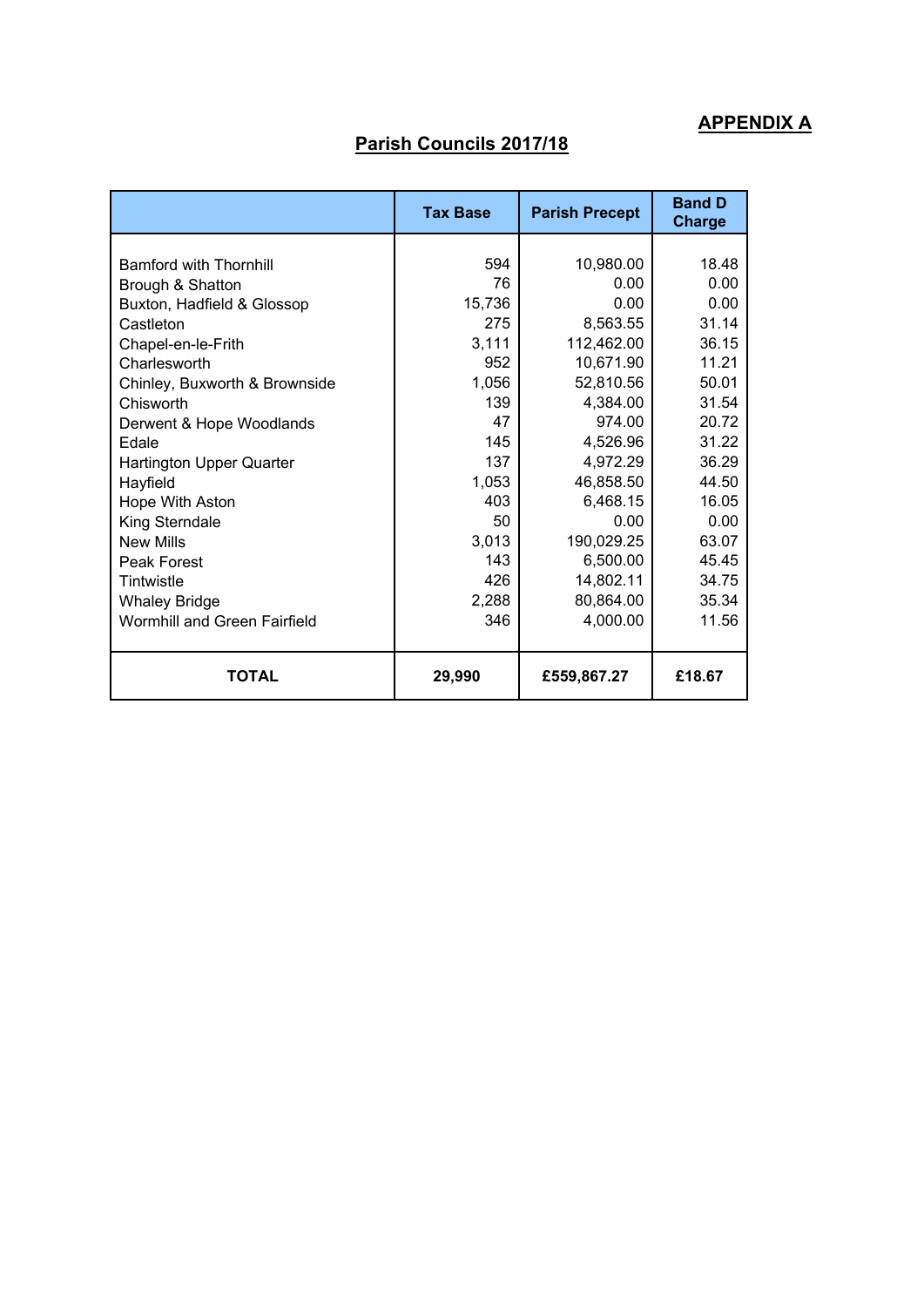# **APPENDIX B**

#### **Local Council Tax at Band D – 2017/18**

*(Total of the Borough charge plus the named Town or Parish Council)*

| <b>Parish</b>                       |         |
|-------------------------------------|---------|
|                                     |         |
| <b>Bamford with Thornhill</b>       | £199.59 |
| Brough & Shatton                    | £181 11 |
| Buxton, Hadfield & Glossop          | £181.11 |
| Castleton                           | £212.25 |
| Chapel-en-le-Frith                  | £217.26 |
| Charlesworth                        | £192.32 |
| Chinley, Buxworth & Brownside       | £231.12 |
| Chisworth                           | £212.65 |
| Derwent & Hope Woodlands            | £201.83 |
| Edale                               | £212.33 |
| Hartington Upper Quarter            | £217.40 |
| Hayfield                            | £225.61 |
| <b>Hope With Aston</b>              | £197.16 |
| King Sterndale                      | £181.11 |
| New Mills                           | £244.18 |
| Peak Forest                         | £226.56 |
| Tintwistle                          | £215.86 |
| Whaley Bridge                       | £216.45 |
| <b>Wormhill and Green Fairfield</b> | £192.67 |
|                                     |         |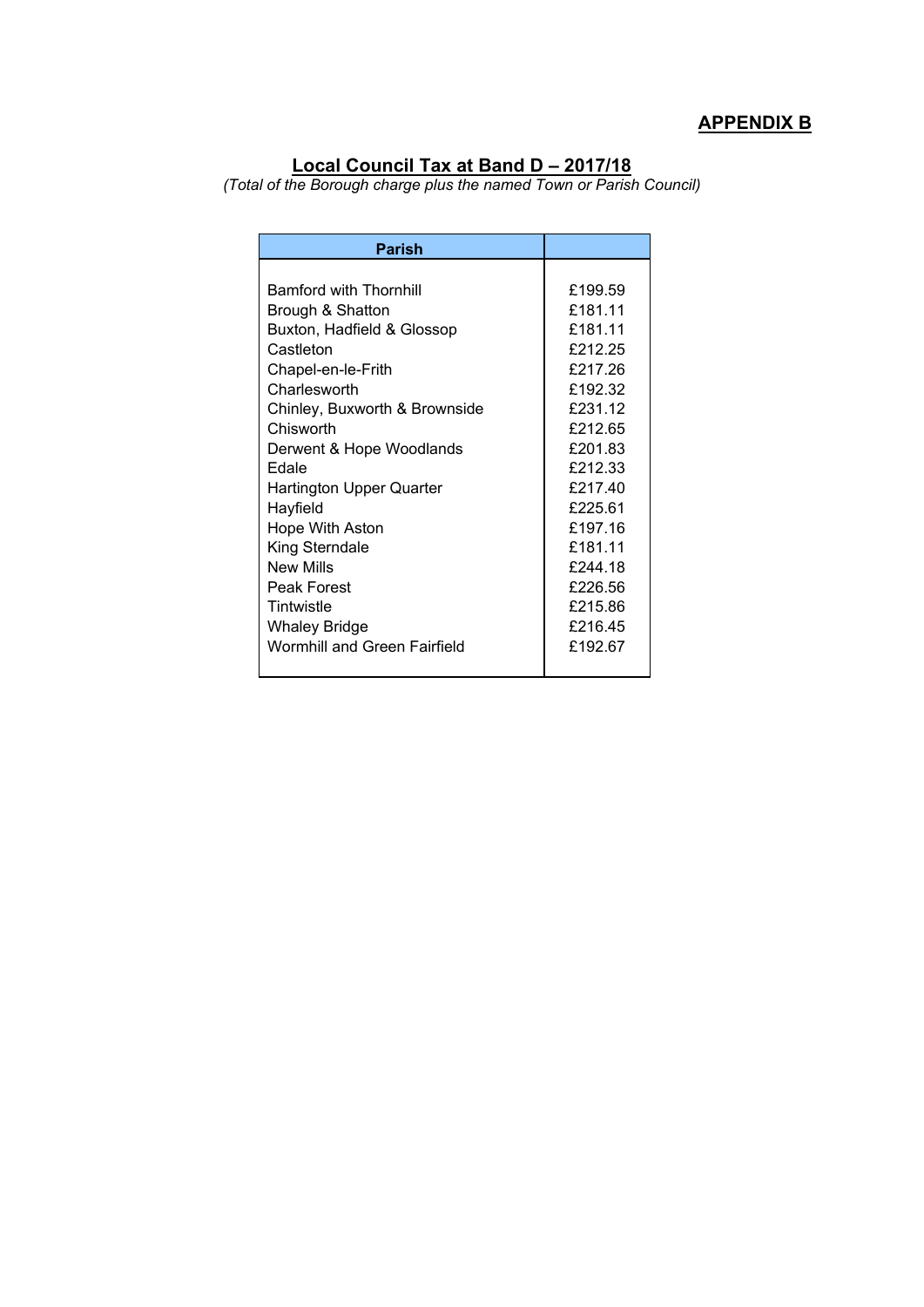#### **APPENDIX C**

#### **Local Council Tax All Bands – 2017/18**

**BAND A BAND B BAND C BAND D BAND E BAND F BAND G BAND H 6 7 8 9 11 13 15 18 £ £ £ £ £ £ £ £** Bamford with Thornhill 133.06 | 155.23 | 177.42 | 199.59 | 243.95 | 288.29 | 332.65 | 399.18 Brough & Shatton 120.74 140.86 160.99 181.11 221.36 261.60 301.85 362.22 Buxton, Hadfield & Glossop 120.74 140.86 160.99 181.11 221.36 261.60 301.85 362.22 Castleton 141.50 165.08 188.67 212.25 259.42 306.58 353.75 424.50 Chapel-en-le-Frith 144.84 168.98 193.12 217.26 265.54 313.82 362.10 434.52 Charlesworth 128.21 149.58 170.95 192.32 235.06 277.79 320.53 384.64 Chinley, Buxworth & Brownside 154.08 | 179.76 | 205.44 | 231.12 | 282.48 | 333.84 | 385.20 | 462.24<br>Brownside Chisworth 141.77 165.39 189.03 212.65 259.91 307.16 354.42 425.30 Derwent & Hope Woodlands 134.55 156.98 179.41 201.83 246.68 291.53 336.38 403.66 Edale | 141.55 | 165.14 | 188.74 | 212.33 | 259.52 | 306.70 | 353.88 | 424.66 Hartington Upper Quarter | 144.93 | 169.09 | 193.25 | 217.40 | 265.71 | 314.02 | 362.33 | 434.80 Hayfield 150.41 175.47 200.55 225.61 275.75 325.88 376.02 451.22 Hope With Aston | 131.44 | 153.34 | 175.26 | 197.16 | 240.98 | 284.78 | 328.60 | 394.32 King Sterndale 120.74 | 140.86 | 160.99 | 181.11 | 221.36 | 261.60 | 301.85 | 362.22 New Mills 162.79 189.91 217.05 244.18 298.45 352.70 406.97 488.36 Peak Forest 151.04 | 151.04 | 176.21 | 201.39 | 226.56 | 276.91 | 327.25 | 377.60 | 453.12 Tintwistle 143.91 167.89 191.88 215.86 263.83 311.79 359.77 431.72 Whaley Bridge 144.30 | 144.30 | 168.35 | 192.40 | 216.45 | 264.55 | 312.65 | 360.75 | 432.90 Wormhill and Green Fairfield | 128.45 | 149.85 | 171.27 | 192.67 | 235.49 | 278.30 | 321.12 | 385.34

*(Total of the Borough charge plus the named Town or Parish Council)*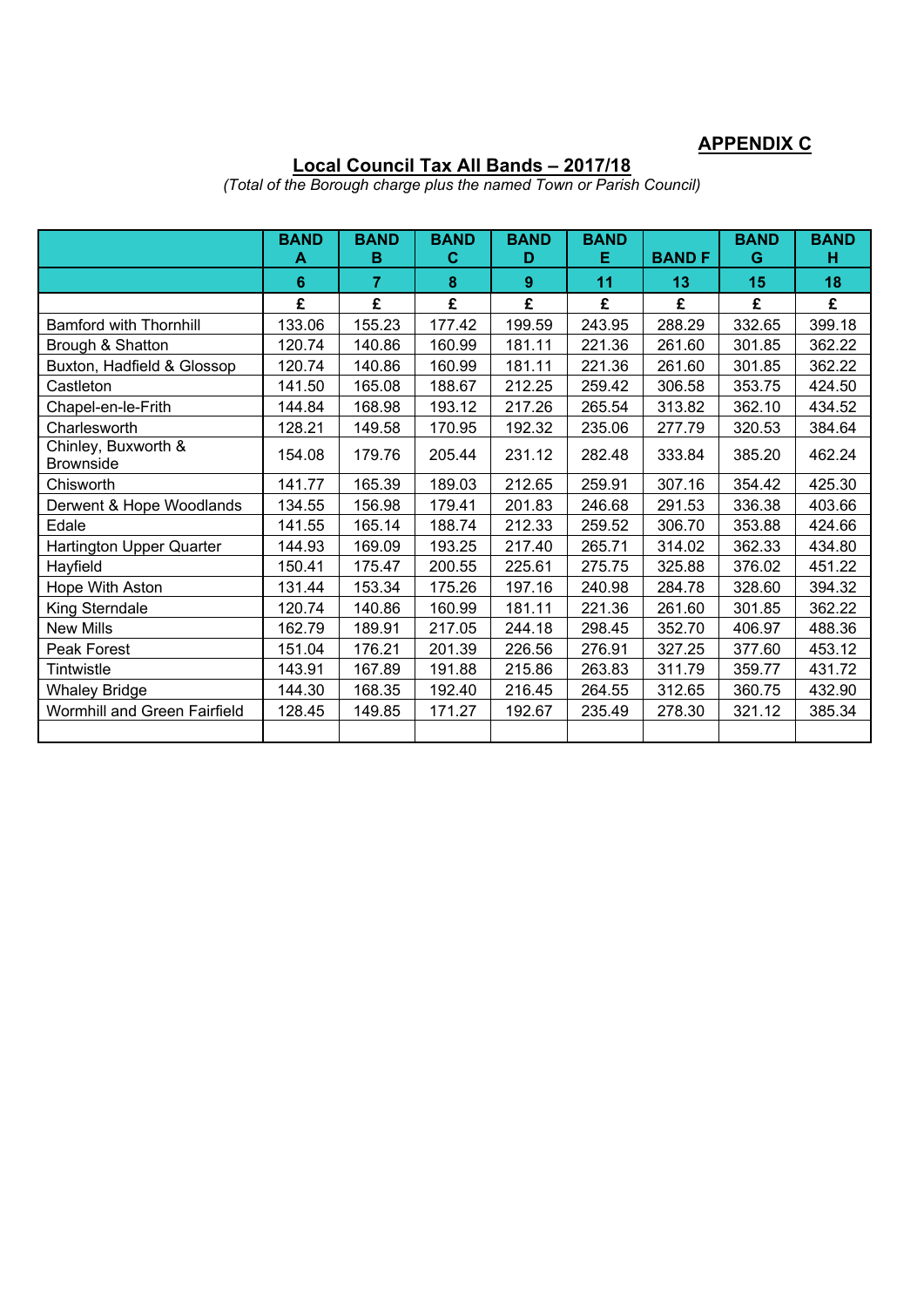## **APPENDIX Di**

## **Total Council Tax – 2017/18\***

*(Total of the Borough, County, Police and Fire Service charges plus the named Town or Parish Council)*

## \*With Derbyshire Fire Authority Precept set at 0% increase

|                                         |               |               |               |               |              |               | <b>BAND</b> |              |
|-----------------------------------------|---------------|---------------|---------------|---------------|--------------|---------------|-------------|--------------|
| <b>Parish</b>                           | <b>BAND A</b> | <b>BAND B</b> | <b>BAND C</b> | <b>BAND D</b> | <b>BANDE</b> | <b>BAND F</b> | G           | <b>BANDH</b> |
|                                         | 6             | 7             | 8             | 9.            | 11           | 13            | 15          | 18           |
|                                         | £             | £             | £             | £             | £            | £             | £           | £            |
| <b>Bamford with Thornhill</b>           | 1,108.68      | 1,293.46      | 1,478.25      | 1,663.03      | 2,032.60     | 2,402.16      | 2,771.71    | 3,326.06     |
| Brough & Shatton                        | 1,096.36      | 1,279.09      | 1,461.82      | 1,644.55      | 2,010.01     | 2,375.47      | 2,740.91    | 3,289.10     |
| Buxton, Hadfield & Glossop              | 1,096.36      | 1,279.09      | 1,461.82      | 1,644.55      | 2,010.01     | 2,375.47      | 2,740.91    | 3,289.10     |
| Castleton                               | 1,117.12      | 1,303.31      | 1,489.50      | 1,675.69      | 2,048.07     | 2,420.45      | 2,792.81    | 3,351.38     |
| Chapel-en-le-Frith                      | 1,120.46      | 1,307.21      | 1,493.95      | 1,680.70      | 2,054.19     | 2,427.69      | 2,801.16    | 3,361.40     |
| Charlesworth                            | 1,103.83      | 1,287.81      | 1,471.78      | 1,655.76      | 2,023.71     | 2,391.66      | 2,759.59    | 3,311.52     |
| Chinley, Buxworth &<br><b>Brownside</b> | 1,129.70      | 1,317.99      | 1,506.27      | 1,694.56      | 2,071.13     | 2,447.71      | 2,824.26    | 3,389.12     |
| Chisworth                               | 1,117.39      | 1,303.62      | 1,489.86      | 1,676.09      | 2,048.56     | 2,421.03      | 2,793.48    | 3,352.18     |
| Derwent & Hope Woodlands                | 1,110.17      | 1,295.21      | 1,480.24      | 1,665.27      | 2,035.33     | 2,405.40      | 2,775.44    | 3,330.54     |
| Edale                                   | 1,117.17      | 1,303.37      | 1,489.57      | 1,675.77      | 2,048.17     | 2,420.57      | 2,792.94    | 3,351.54     |
| Hartington Upper Quarter                | 1,120.55      | 1,307.32      | 1,494.08      | 1,680.84      | 2,054.36     | 2,427.89      | 2,801.39    | 3,361.68     |
| Hayfield                                | 1,126.03      | 1,313.70      | 1,501.38      | 1,689.05      | 2,064.40     | 2,439.75      | 2,815.08    | 3,378.10     |
| Hope With Aston                         | 1,107.06      | 1,291.57      | 1,476.09      | 1,660.60      | 2,029.63     | 2,398.65      | 2,767.66    | 3,321.20     |
| King Sterndale                          | 1,096.36      | 1,279.09      | 1,461.82      | 1,644.55      | 2,010.01     | 2,375.47      | 2,740.91    | 3,289.10     |
| <b>New Mills</b>                        | 1,138.41      | 1,328.14      | 1,517.88      | 1,707.62      | 2,087.10     | 2,466.57      | 2,846.03    | 3,415.24     |
| Peak Forest                             | 1,126.66      | 1,314.44      | 1,502.22      | 1,690.00      | 2,065.56     | 2,441.12      | 2,816.66    | 3,380.00     |
| Tintwistle                              | 1,119.53      | 1,306.12      | 1,492.71      | 1,679.30      | 2,052.48     | 2,425.66      | 2,798.83    | 3,358.60     |
| <b>Whaley Bridge</b>                    | 1,119.92      | 1,306.58      | 1,493.23      | 1,679.89      | 2,053.20     | 2,426.52      | 2,799.81    | 3,359.78     |
| Wormhill and Green Fairfield            | 1,104.07      | 1,288.08      | 1,472.10      | 1,656.11      | 2,024.14     | 2,392.17      | 2,760.18    | 3,312.22     |